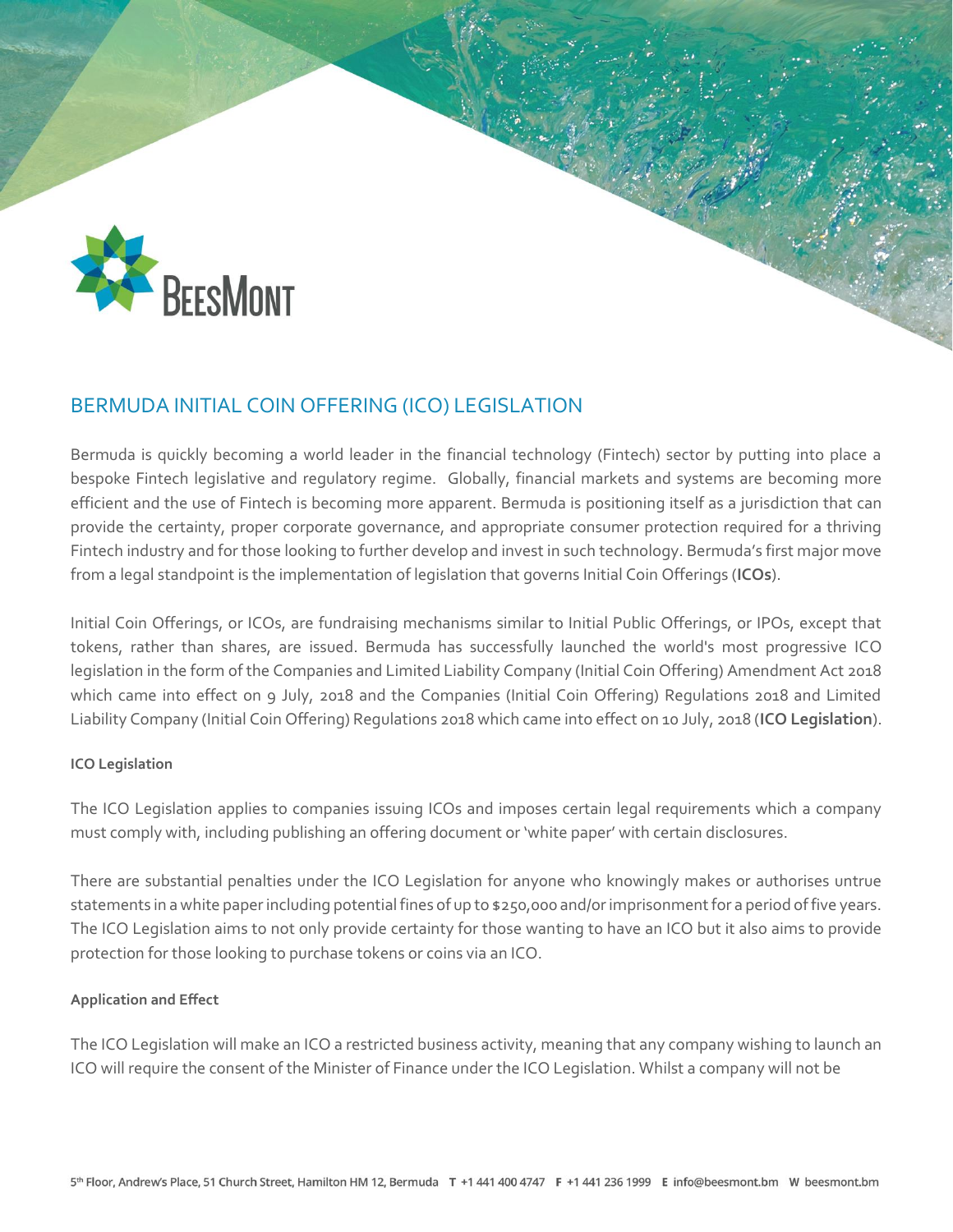

prevented from being incorporated pursuant to the typical processes provided by the Companies Act 1981 (as amended), ministerial consent is required prior to the ICO.

Under the ICO Legislation, an ICO is defined as an offer by a company to the public to purchase or otherwise acquire digital assets. The reference to offering digital assets 'to the public' includes offering them to any section of the public. 'Digital assets' include anything that exists in binary format and comes with the right to use it and includes a digital representation of value that:

- a) is used as a medium of exchange, unit of account, or store of value and is not legal tender, whether or not denominated in legal tender;
- b) is intended to represent assets such as debt or equity in the issuing company;
- c) is otherwise intended to represent any assets or rights associated with such assets; or
- d) is intended to provide access to an application or service or product by means of blockchain.

It is worth noting that any affinity or rewards program which does not permit value to be taken from or exchanged for legal tender, bank credit or any digital asset, falls outside the scope of the ICO Legislation. Similarly, any digital representation of value issued by or on behalf of a publisher and used within an online game, game platform, or family of games sold by the same publisher or offered on the same game platform are excluded.

Any company submitting an application requesting consent must contain the following minimum information relating to the ICO:

- the name of the project and the names of the project managers;
- the name of the applicant, including addresses, email addresses and websites and any other jurisdiction in which the applicant is registered;
- the details of all persons involved with the ICO including the digital asset issuer, the owner of the platform, ICO organisers and other such information;
- confirmation as to whether any one or more of the persons referred to above have applied for or been granted a licence, permission or other authority under any law relating to the proposed ICO or otherwise relating to financial markets in any other country and, if so, the relevant details;
- information about the project organisation and project planning including the project phases and milestones and estimated time for delivery;
- key features of the product or service to be developed;
- the proposed market participants that the ICO seeks to target and the proposed jurisdiction or jurisdictions;
- whether there are any restrictions regarding participants;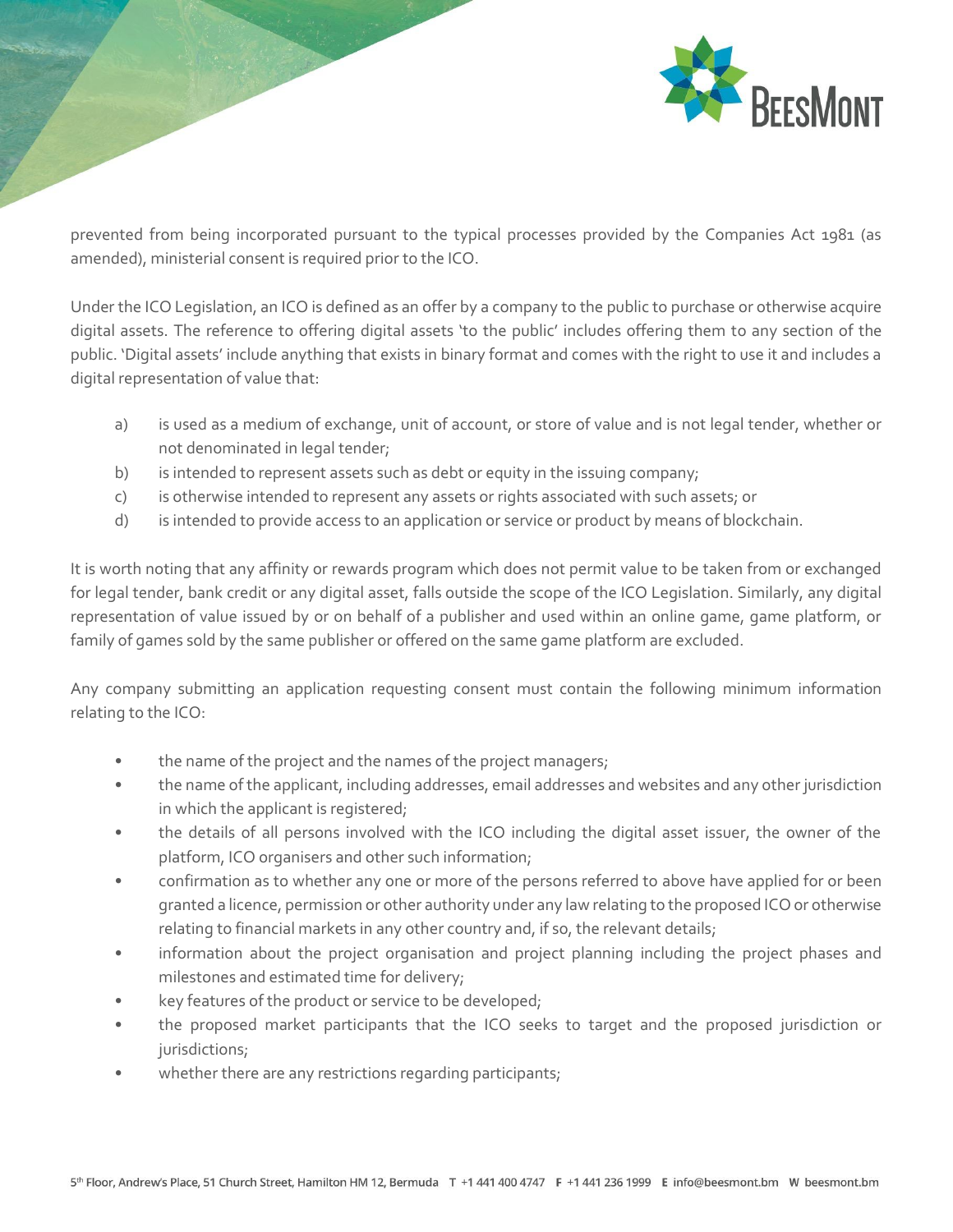

- information regarding the technologies to be used and including whether distributed ledger technology or other new or existing technologies will be used (and whether this is an open source project);
- the means by which the ICO will be financed;
- the amount of money equivalent (in Bermuda dollars) that the ICO is intended to raise by reference to the number of digital assets; and
- whether such funds have already been allocated to a specific project and how any surplus funds would be handled.

There are also minimum requirements in relation to information that must be submitted describing the digital asset issue as well as information regarding compliance features as set out in the ICO Legislation. The information on compliance must include a description of the procedures or protocol that will be used to confirm the identities of the participants in the ICO as well as description of the technical standards or software, blockchain or distributed ledger technology that will be used to identify participants in the ICO.

Subject to receiving consent from the Minister of Finance, the company must publish an ICO white paper in electronic form and must also file a copy of the white paper with the Bermuda Registrar of Companies (subject to specific statutory exemptions). There are certain exemptions to the filing requirement including if the digital assets are listed on either an appointed stock exchange or an appointed digital asset exchange and the rules of the appointed stock exchange or appointed digital asset exchange do not require the company to publish and file an ICO white paper.

## **Compliance**

Any company issuing an ICO must ensure it applies appropriate measures to identify and verify the participants in the ICO. Appropriate measures include identifying relevant participants based on documentation and verifying natural persons carrying out transactions, as well as conducting enhanced due diligence whenever necessary (e.g. if a person or a transaction is from or in a country that has been identified as having a higher risk by the Financial Action Task Force).

The identification and verification of participants should occur prior to the issuance of any digital asset, subject to certain exemptions which include if the rights and functionalities are such that the digital asset can only be used for services and products provided by the ICO issuer.

The compliance measures set out in the ICO Legislation also include a requirement for internal compliance audits with respect to the conduct of an ICO and financial operations (including financial expenditures, if any) connected to the ICO as well as the preparation of a compliance report which must be filed with the Registrar, within 90 days of completion of the ICO.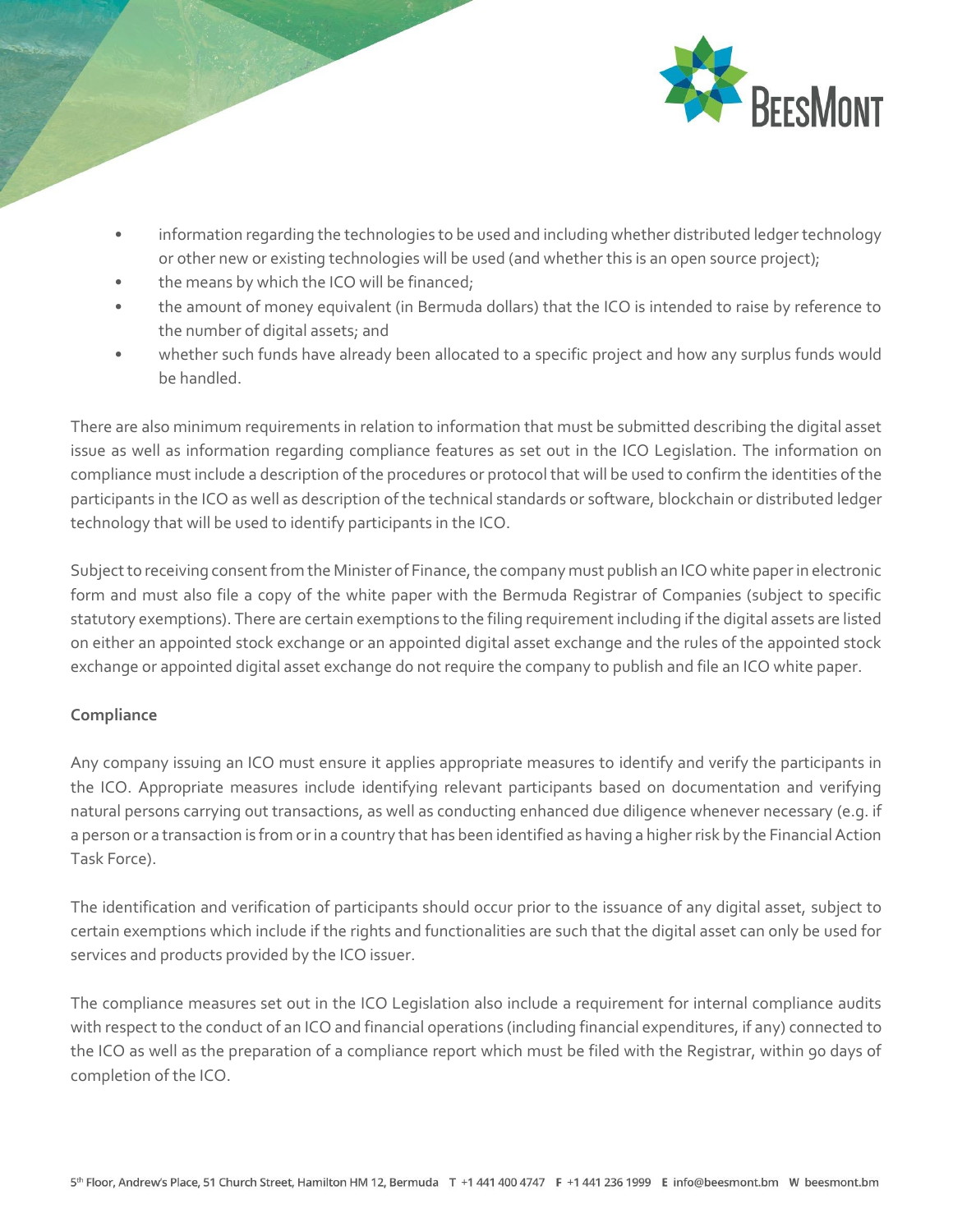

### **ICO White Paper**

The ICO white paper must contain the following minimum information:

- a) the name and the address of the registered office or principal office of the promoters;
- b) the name, description and titles of the officers of the promoter;
- c) the business or proposed business of the company;
- d) a description of the project, the proposed timeline for the project including any proposed project phases and milestones;
- e) the amount of money equivalent (in Bermuda dollars) that the ICO is intended to raise;
- f) the disclosure as to the allocation of the amounts intended to be raised amongst the classes of any issuance (pre-sale, post-ICO etc.);
- g) any rights or restrictions on the digital assets that are being offered;
- h) date and time of the opening and closing of the offering;
- i) general ICO risk warning:
	- (i) information regarding any substantial risk to the project which are known or reasonably foreseeable;
	- (ii) information as to a person's rights or options if the project which is the subject of the ICO in question does not proceed;
	- (iii) description of rights (if any) in relation to the digital assets that are being offered;
	- (iv) information regarding any disclaimer in respect of guarantees or warranties in relation to the project to be developed or any other assets related to the ICO; and
- j) a statement as to how personal information will be used.

It is important to note that the white paper must remain accurate and must be updated if any of the minimum required information listed above changes. Also, a person is not a promoter for purposes of an ICO solely by virtue of his provision of professional services to the company in relation to the ICO.

#### **Summary**

The ICO Legislation represents a significant step in Bermuda's plan to become a global leader in the Fintech industry.

As the Fintech space continues to evolve, BeesMont's dedicated Fintech Team is actively engaging with relevant Government parties and the Bermuda Monetary Authority and advising clients who operate or intend to operate in Bermuda's Fintech environment.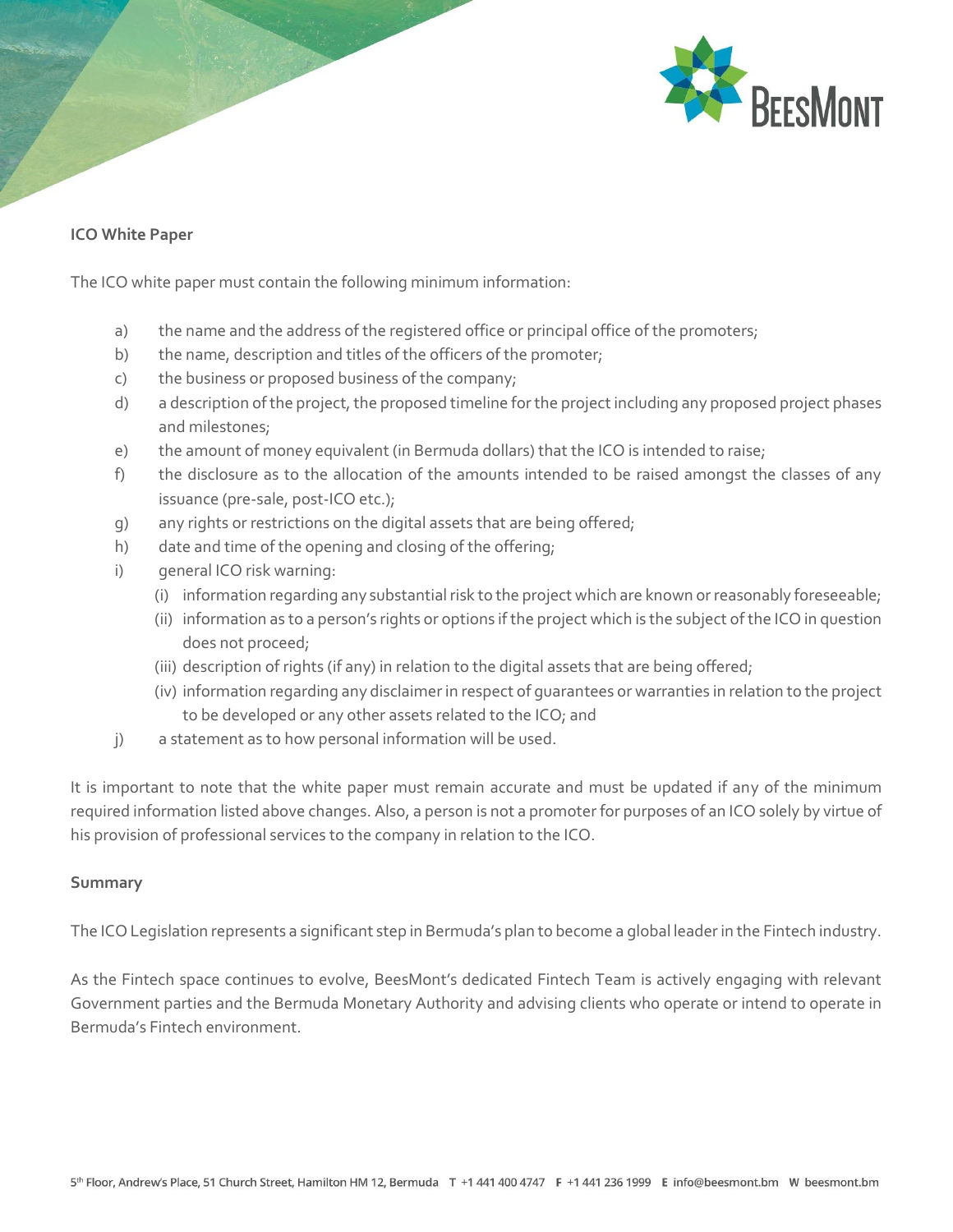

At BeesMont Law Limited we strive to provide the highest standard of legal service for our clients through our responsive, thorough and innovative approach. We have a friendly and dynamic team who are approachable and sensitive to the commercial and practical needs of our clients, for whom we seek to provide tailored solutions. BeesMont Law Limited is a professional company incorporated with limited liability in Bermuda.

\*\*\*

This article is intended for informational purposes only and is not a substitute for legal advice.

Please do not hesitate to contact Stephanie Paiva Sanderson[, spsanderson@beesmont.bm,](mailto:spsanderson@beesmont.bm) or your usual contact at BeesMont Law Limited to discuss your Fintech needs.

BeesMont Law Limited 5th Floor Andrew's Place, 51 Church St., Hamilton HM 12, Bermuda T +1 441 400 4747 F +1 441 236 1999 W www.beesmont.bm



**Stephanie Paiva Sanderson** Partner, Corporate [spsanderson@beesmont.bm](mailto:spsanderson@beesmont.bm)



**Matthew Madeiros** Corporate Attorney [mmadeiros@beesmont.bm](mailto:mmadeiros@beesmont.bm)